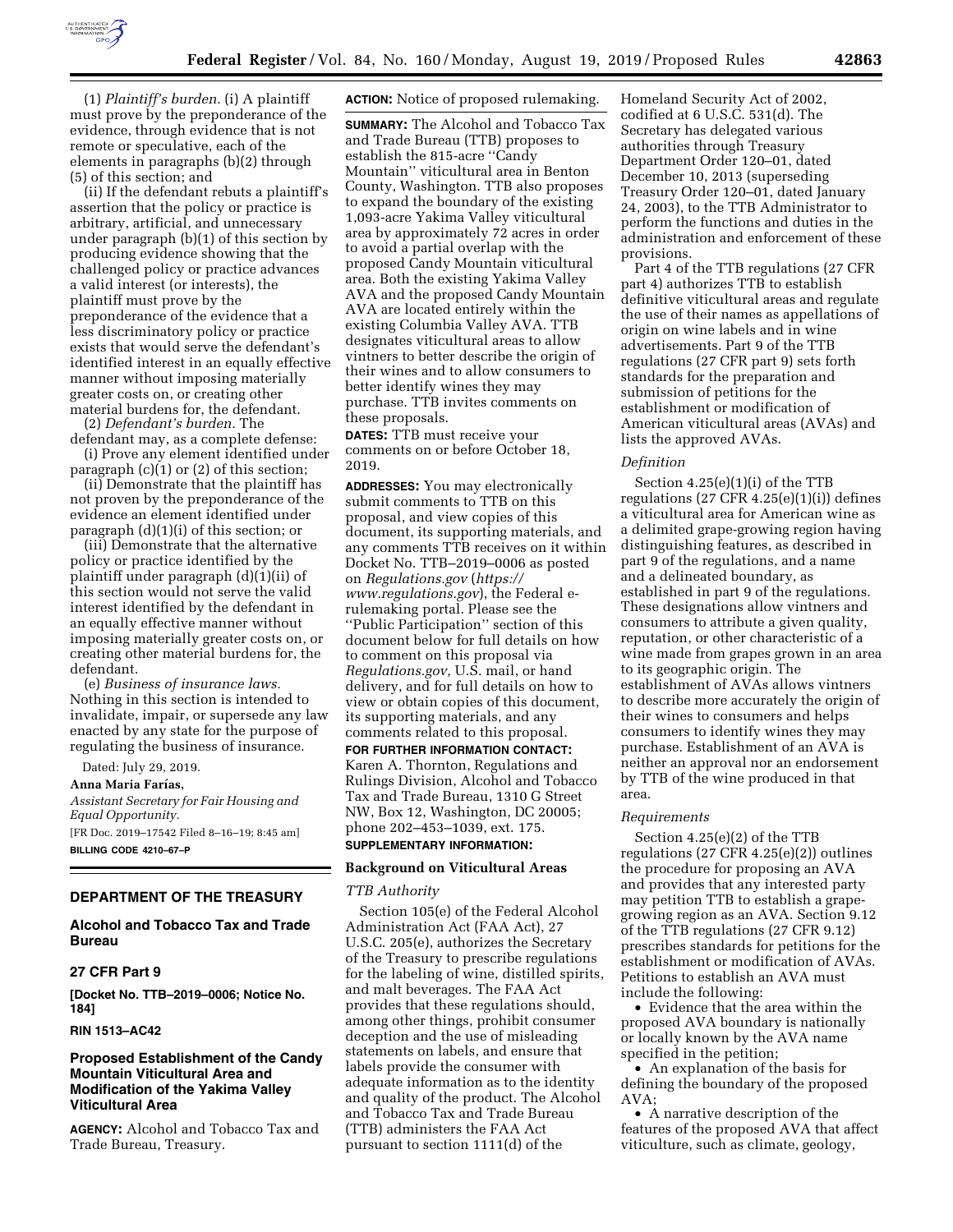soils, physical features, and elevation, that make the proposed AVA distinctive and distinguish it from adjacent areas outside the proposed AVA boundary;

• The appropriate United States Geological Survey (USGS) map(s) showing the location of the proposed AVA, with the boundary of the proposed AVA clearly drawn thereon; and

• A detailed narrative description of the proposed AVA boundary based on USGS map markings.

## **Petition To Establish the Candy Mountain AVA and To Modify the Boundary of the Yakima Valley AVA**

TTB received a petition from Dr. Kevin R. Pogue, a professor of geology at Whitman College, proposing to establish the ''Candy Mountain'' AVA and to modify the boundary of the existing Yakima Valley AVA (27 CFR 9.69). Dr. Pogue submitted the petition on behalf of the following industry members with wine businesses within the proposed AVA: Ramer Holtan, who is developing a commercial wine grape vineyard on Candy Mountain; Premiere Columbia Partners LLC, owners of Candy Mountain Vineyard; and Paul and Vickie Kitzke, owners of Kitzke Cellars. The proposed Candy Mountain AVA is located in Benton County, Washington, and is entirely within the existing Columbia Valley AVA (27 CFR 9.74), and partially within the existing Yakima Valley AVA. Within the 815 acre proposed AVA, currently there are two producing commercial vineyards, Candy Mountain Vineyard and Kitzke Cellars, which cover a total of approximately fifty-four acres. Additionally, Mr. Holtan has secured long-term leases from the Washington Department of Natural Resources to plant two hundred additional acres of vineyards within the proposed AVA. A copy of the lease was included in the petition as evidence of Mr. Holtan's intent to grow wine grapes. Currently, Kitzke Cellars is the only winery within the proposed AVA, although the petition notes that other wineries in Washington produce wines from grapes grown within the proposed AVA.

Although most of the proposed Candy Mountain AVA is located within the existing Yakima Valley AVA, a small portion of the proposed AVA would, if established, extend outside the current eastern boundary of the Yakima Valley AVA. To address the potential partial overlap of the two AVAs and account for viticultural similarities between the proposed Candy Mountain AVA and the larger Yakima Valley AVA, the petition also proposes to expand the boundary of the Yakima Valley AVA so that the

entire proposed Candy Mountain AVA would be included within it. The proposed expansion would increase the size of the 1,093-acre Yakima Valley AVA by 72 acres.

The distinguishing features of the proposed Candy Mountain AVA are its soils and topography. Although the petition also included information on the general climate of the proposed AVA, the petition did not include any actual climate data from within the proposed Candy Mountain AVA. Instead, the petition provided climate data from the nearby established Red Mountain AVA (27 CFR 9.167), which the petition asserts has a similar climate. Because the petition did not include evidence from within the proposed AVA to support its climate claims, TTB is unable to determine that climate is a distinguishing feature of the proposed AVA. Therefore, this proposed rule does not include a discussion of the climate of the proposed AVA. Unless otherwise noted, all information and data contained in the following sections are from the petition to establish the proposed AVA and its supporting exhibits.

# **Proposed Candy Mountain AVA**

## *Name Evidence*

The proposed Candy Mountain AVA is located on the southwestern slopes of a mountain known as Candy Mountain. The mountain is labeled on the Richland quadrangle USGS map used to form part of the proposed AVA boundary. According to several articles included in the petition, a planned nature preserve that would be located at the summit of the mountain is referred to as the Candy Mountain Preserve. A housing development at the base of the mountain is named Candy Mountain Estates and includes a road called Candy Mountain Avenue.

The region within the proposed AVA is also referred to as ''Candy Mountain'' by members of the wine industry. Premiere Columbia Partners LLC named its vineyard within the proposed AVA ''Candy Mountain Vineyard.'' 1 The petition included a page from the website of the L'Ecole No. 41 Winery showing a wine made from grapes from the Premiere Columbia Partners vineyard labeled as ''Candy Mountain Vineyard Red Wine.'' 2 Additionally, Kitzke Cellars refers to the location of its tasting room as ''on Candy Mountain.'' 3

## *Boundary Evidence*

The proposed Candy Mountain AVA is located in Benton County, Washington, just southwest of the city of West Richland, on the southwestern slopes of Candy Mountain. The proposed AVA has a roughly oval shape and is oriented along a northwestsoutheast axis. The proposed northern, western, and southern boundaries follow roads and interstate highways that are located along the base of the mountain. Most of the eastern boundary follows a line drawn along the crest of the mountain to separate the proposed AVA from the northeastern-facing side of the mountain. The remainder of the eastern boundary follows roads to encompass land near the base of the mountain that has slope angles and slope aspects that are similar to those on the southwestern side of the mountain.

## *Distinguishing Features*

According to the petition, the distinguishing features of the proposed Candy Mountain AVA are its soils and topography.

## Soils

The petition states that the soils of the proposed Candy Mountain AVA are developed from wind-deposited silt (loess) and fine sand overlying sediment deposited by ice-age floods. The sediment is a mixture of gravel and sand that was derived directly from the surging ice-age flood waters and also includes silt and fine sand that settled out of suspension when the flood waters pooled behind downstream topographic restrictions. The loess and sediment, in turn, both overlay basalt bedrock.

According to the petition, the thickness of the sediment deposited by ice-age flood waters gradually decreases as elevations increase, since the lower elevations were more frequently and heavily inundated by multiple ice-age floods. The petition states that the maximum elevation reached by the iceage flood waters in the region of the proposed AVA was approximately 1,250 feet. The thickness of the flood-water sediment within the proposed Candy Mountain AVA gradually decreases as one moves up the mountain, and the sediment is not found within the upper 70 feet of the proposed AVA. By contrast, the regions to the north, south, and west of the mountain and the proposed Candy Mountain AVA are at lower elevations and, therefore, have thicker accumulations of flood sediments.

The petition states that the thickness of the loess and fine sands that form much of the surface soil within the

<sup>1</sup>*[http://premierewinegrapes.com/about.](http://premierewinegrapes.com/about)*  2*[http://www.lecole.com/2013-candy-mountain-](http://www.lecole.com/2013-candy-mountain-red-wine)*

*[red-wine.](http://www.lecole.com/2013-candy-mountain-red-wine)* 

<sup>3</sup>*[http://www.kitzkecellars.com/about.](http://www.kitzkecellars.com/about)*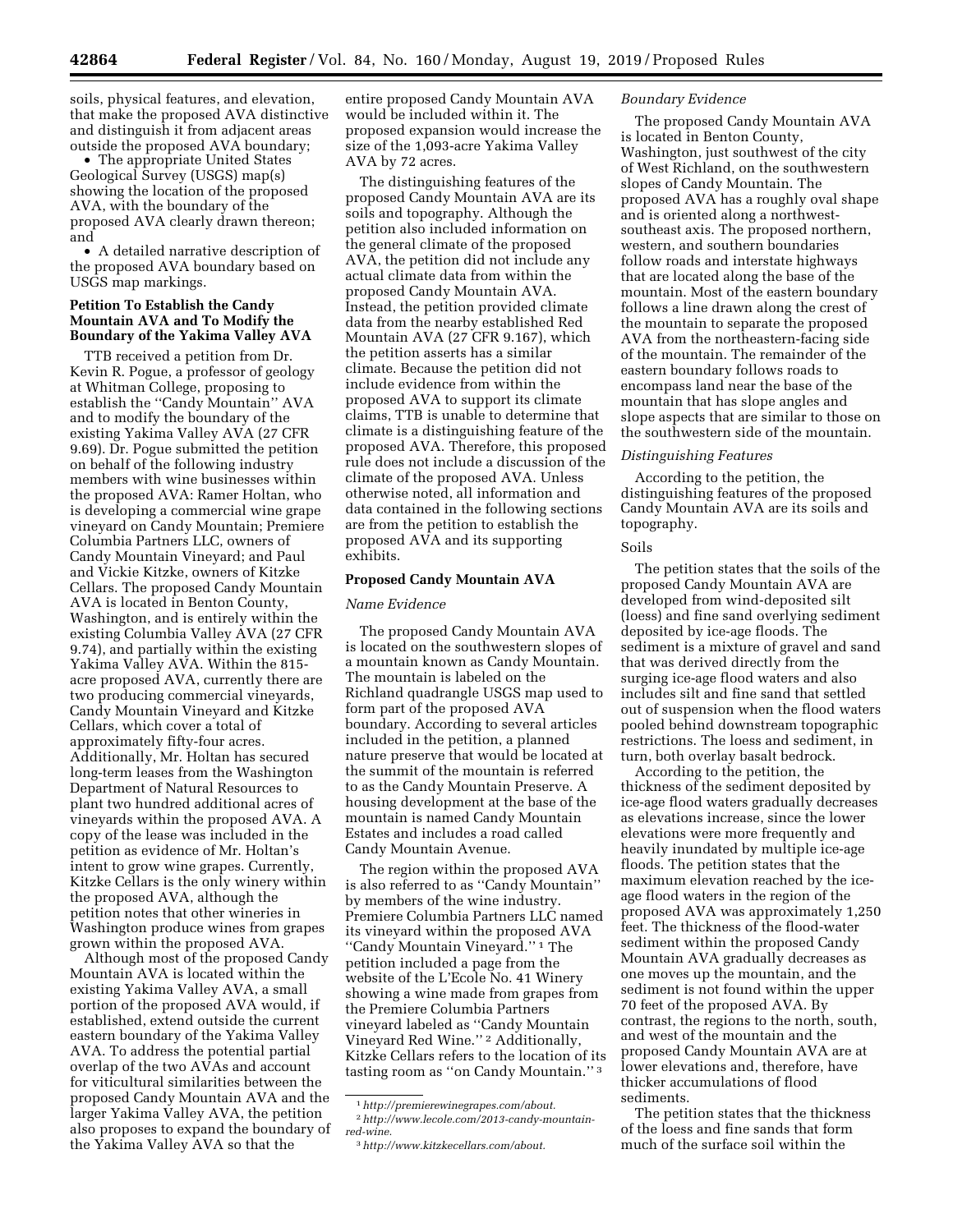larger Columbia Basin, including the proposed Candy Mountain AVA, also varies with respect to slope angle and slope aspect. Since the loess and fine sands were deposited by winds, they accumulated to greater depth on shallower slopes, on hillsides that face away from the prevailing winds, and in areas that are at lower elevations relative to their surroundings. The petition states the soils in the proposed AVA are shallower than the surrounding valley soils because the proposed Candy Mountain AVA has higher elevations and steeper slopes than the surrounding valley floor, and also faces into the prevailing winds.

According to the petition, the soils of the proposed AVA have an effect on viticulture. The soils are fairly loose, which allows for root expansion. The soils also do not have a large water holding capacity, meaning that vineyard owners must monitor soil moisture carefully to ensure the vines have adequate access to water. Soils with low water-holding capacities also induce stress for grape vines, which may limit vegetative growth and promote earlier ripening of the grapes. Finally, the thin soils allow roots to come into contact with the underlying basalt bedrock, which is comprised of calcium-rich feldspars and other minerals that are rich in iron and magnesium, such as pyroxene and olivine. The petition states that these minerals and nutrients are only present in the bedrock, so vines planted in the surrounding regions where the soil is thicker do not have the same access to these elements as vines planted within the proposed AVA.

## Topography

The primary distinguishing topographic features of the proposed Candy Mountain AVA are its elevation, slope angle, and slope aspect.

## Elevation

The proposed Candy Mountain AVA is located on the southwest slopes of Candy Mountain, one of a series of four small mountains that are aligned over a distance of 10 miles along a northwestsoutheast trending axis. Locally, these mountains are known as the ''rattles,'' due to their segmented nature and their alignment with the much larger Rattlesnake Mountain, which is to the northwest. The four ''rattles'' rise above the surrounding Yakima Valley. Within the proposed Candy Mountain AVA, elevations range from 640 feet to 1,320 feet. By contrast, much of the land immediately surrounding the proposed AVA is a valley floor with elevations below 640 feet. The exception is the northeastern side of Candy Mountain,

which has similar elevations to the proposed Candy Mountain AVA but was excluded from the proposed AVA due to its different slope angles and slope aspect.

According to the proposed AVA, the elevation of the proposed Candy Mountain AVA affects viticulture. The petition states that vineyards planted at higher elevations, such as those within the proposed AVA, are less susceptible to damage from frosts and freezes associated with cool air drainage than lower elevations, such as the surrounding valley floor. The cool air does not collect in the higher elevation vineyards and instead flows down the hillsides and eventually settles in the valley floor.

#### Slope Angle

According to the petition, Candy Mountain is a geological feature known as an anticline, which is an arch-like structure formed by compressional tectonic forces that bent and uplifted the basalt bedrock. The rock layers in an anticline are folded downward away from the central axis, similar to the roof of a house. The two sides of the anticline are called ''limbs.'' In the case of Candy Mountain, the inclination, or dip, of the limbs is asymmetric. The limb on the northeast side of the mountain has a much steeper dip than the limb on the southwest side, where the proposed Candy Mountain AVA is located. The northeast side of the mountain has slope angles of up to 60 degrees. According to the petition, slope angles over 20 degrees are difficult to farm and are more susceptible to erosion than shallower angles. By contrast, the slope angles on the southwest side of the mountain, within in the proposed Candy Mountain AVA, are gentle to moderate and range from 2 to 20 degrees. The valley floor surrounding both the entire Candy Mountain and the proposed Candy Mountain AVA is essentially flat, with slope angles of less than 2 degrees, and is susceptible to cold air pooling and the associated frosts and freezes.

#### Slope Aspect

The petition states that in the northern hemisphere, slopes with a southern aspect are favored for viticulture, especially at higher latitudes like the region of the proposed Candy Mountain AVA. A south-facing slope aspect increases the amount per unit area of solar radiation that reaches the surface and promotes photosynthesis in the grape vines, as well as grape development and maturation. The proposed Candy Mountain AVA is located on the southwest-facing slope of

Candy Mountain. The opposite side of the mountain, outside of the proposed AVA, has a northeast slope aspect. Most of the surrounding valley floor is essentially flat, but where slopes exist, they are generally oriented towards the north.

#### Summary of Distinguishing Features

Soils and topography distinguish the proposed Candy Mountain AVA from the surrounding regions. The soils consist mainly of a mixture of winddeposited loess and fine sands overlying ice-age flood sediments. The topography includes elevations of 640–1,320 feet, slope angles of between 2 and 20 degrees, and a southwestern facing slope aspect.

The proposed Candy Mountain AVA is surrounded by the low, flat valley floor of the Yakima Valley to the north, south, and west. Where slopes do exist in these surrounding regions, they generally have a northerly aspect. Because these regions have shallower slope angles and lower elevations that were more frequently and heavily covered by ice-age floods, the soils are deeper than the soils of the proposed AVA. To the immediate east of the proposed AVA, on the eastern side of Candy Mountain, the elevations are similar to those of the proposed AVA. However, the slope angles to the immediate east of the proposed AVA are steeper, resulting in shallower soil depths. Additionally, the eastern side of the mountain is oriented to the northeast.

# *Comparison of the Proposed Candy Mountain AVA to the Existing Yakima Valley AVA*

The Yakima Valley AVA was established by T.D. ATF–128, which was published in the **Federal Register**  on April 4, 1983 (48 FR 14374). The AVA is located in Yakima and Benton Counties, Washington, and covers approximately 1,093 acres. T.D. ATF– 128 states that the Yakima Valley AVA is a valley drained by the Yakima River and surrounded by higher elevations on all sides. The western portion of the AVA is a vast expanse of flat land, while the eastern portion is comprised of gently sloping land. The primary soils of the Yakima Valley AVA that are used for viticulture are the Warden-Shano Association and the Scootenay-Starbuck Association. These soils are silt-loams over basalt bedrock and alluvial deposits. Rainfall within the AVA is sparse, generally averaging less than 10 inches a year.

The proposed Candy Mountain AVA shares some of the general viticultural features of the Yakima Valley AVA. For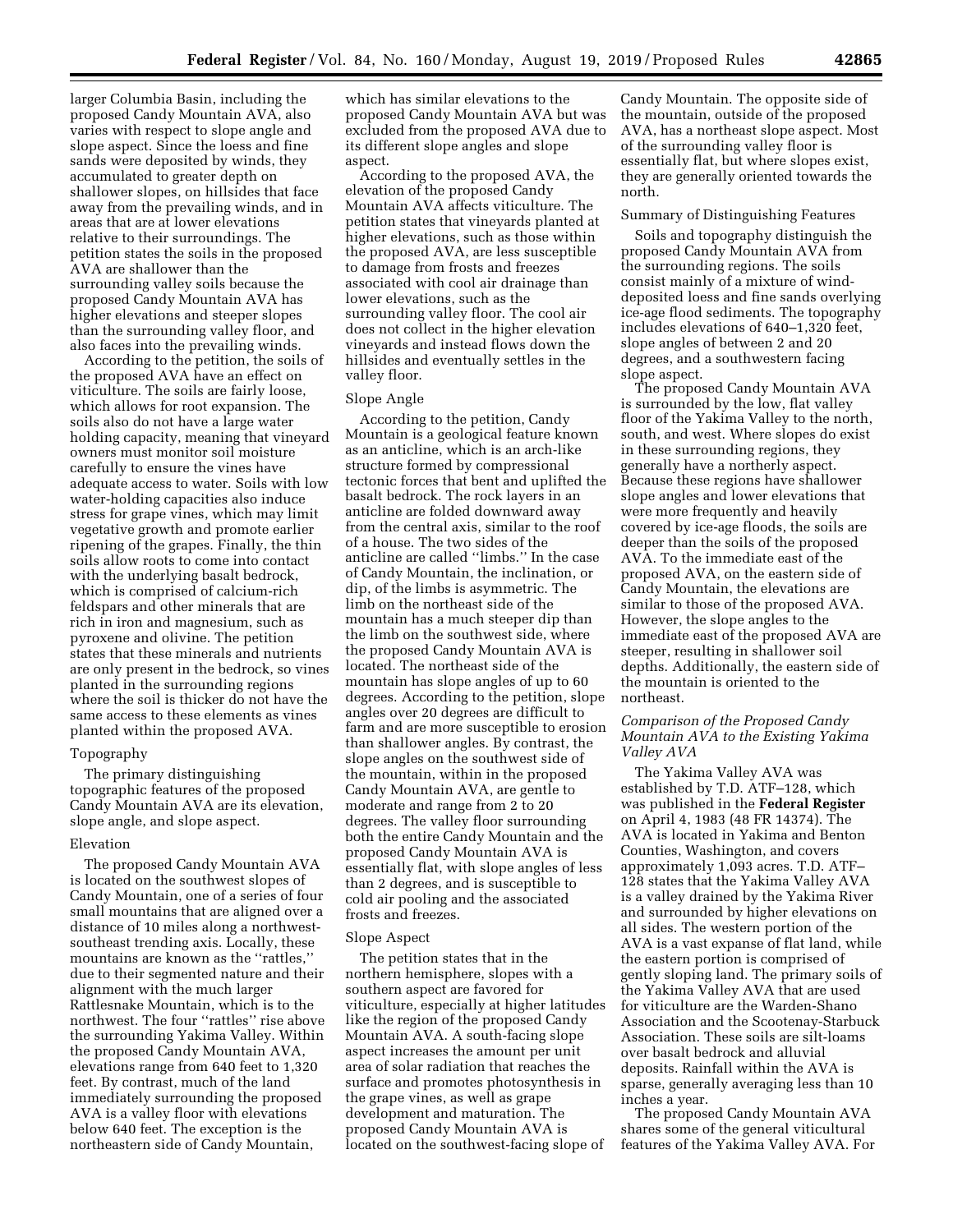example, the proposed AVA is located within the Yakima River drainage basin. Additionally, the soils of the proposed AVA are silts over basalt bedrock and ice-age alluvial deposits. Soils of the Warden, Shano, Scootenay, and Starbuck series are all present within the proposed AVA. The petition also states that a weather station at Benton City, 4 miles northwest of the proposed AVA, averaged 6 inches of rainfall annually between 2008 and 2015. However, TTB notes that no rainfall data was provided from within the proposed AVA.

Although the proposed Candy Mountain AVA shares some general characteristics with the overlapping Yakima Valley AVA, the proposed AVA does have some unique features. For instance, the proposed AVA is located on an isolated mountain, whereas the majority of the Yakima Valley AVA is described as a broad, flat valley. Additionally, the proposed Candy Mountain AVA has a greater diversity of soils than the primary agricultural regions of the Yakima Valley AVA. According to the petition, the proposed AVA was directly in the path of the fastmoving ice-age floodwaters that surrounded Candy Mountain, Red Mountain, and Badger Mountain. A strong back-eddy was created as the floodwaters surrounded these mountains, causing gravel and various other heavier particles to be deposited on the slopes of the mountains. By contrast, the soils in the primary agricultural areas of the Yakima Valley AVA are more homogenous because they were created from finer particles such as sand and silts that were deposited in a slack water environment.

## **Proposed Modification of the Yakima Valley AVA**

As previously noted, the petition to establish the proposed Candy Mountain AVA also requested an expansion of the established Yakima Valley AVA. The proposed Candy Mountain AVA is located in the northeastern portion of the Yakima Valley AVA. Most of the proposed Candy Mountain AVA would, if established, be located within the current boundary of the Yakima Valley AVA. However, unless the boundary of the Yakima Valley AVA is modified, a small portion of the proposed Candy Mountain AVA would be outside the Yakima Valley AVA.

Currently, the Yakima Valley AVA boundary in the vicinity of the proposed AVA and the proposed expansion area follows a straight line drawn from the summit of Red Mountain, northwest of the proposed AVA, to the summit of Badger Mountain, southeast of the

proposed AVA. The Yakima Valley AVA boundary crosses the summit of Candy Mountain and is concurrent with most of the northern boundary of the proposed Candy Mountain AVA. However, a small portion of the proposed AVA is outside the Yakima Valley AVA. This portion of the proposed Candy Mountain AVA (the 'proposed expansion area'') is shaped like a rectangle standing on end and is defined by Arena Road on the west, Dallas Road on the east, Interstate 182 on the south, and the 650-foot elevation contour on the north. The proposed modification of the Yakima Valley AVA boundary would increase the size of the established AVA by 72 acres and would result in the entire proposed Candy Mountain AVA being within the Yakima Valley AVA.

The proposed Candy Mountain AVA petition states that the vineyards within the proposed expansion area lie approximately 600 feet outside of the current boundary of the Yakima Valley AVA and did not exist at the time the Yakima Valley AVA was established. However, the petition states that the proposed expansion area is associated with both the feature known as the Yakima Valley and the Yakima Valley AVA. For example, the proposed expansion area is part of the larger Yakima River drainage basin, which is a characteristic of the Yakima Valley AVA. Additionally, the petition states that the owners of Kitzke Cellars, which manages the seven acres of vineyards within the proposed expansion area, have aligned themselves with the Yakima Valley AVA through their membership in Wine Yakima Valley, which is the Yakima Valley AVA's marketing organization.

The petition asserts that the proposed expansion area has similar soils, elevation, slope angles, and slope aspect to the remainder of the proposed Candy Mountain AVA, which is within the Yakima Valley AVA. The petition also describes the general similarities that the entire proposed Candy Mountain AVA shares with the established Yakima Valley AVA, such as similar soil series and geology. Therefore, because the petition demonstrates that the proposed expansion area has similar soil and topographic characteristics to the portion of the proposed Candy Mountain AVA that is within the Yakima Valley AVA, and that the proposed Candy Mountain AVA shares some general characteristics of the Yakima Valley AVA, TTB believes the petitioner's proposal to expand the Yakima Valley AVA to include the proposed expansion area merits consideration and public comment.

## *Comparison of the Proposed Candy Mountain AVA to the Existing Columbia Valley AVA*

The Columbia Valley AVA was established by T.D. ATF–190, which was published in the **Federal Register**  on November 13, 1984 (49 FR 44897). The Columbia Valley AVA covers over 11 million acres in Washington surrounded by the Columbia, Snake, and Yakima Rivers. According to T.D. ATF–190, the AVA is a large, treeless, broadly undulating basin with elevations that are generally below 2,000 feet. In general, the growing season within the Columbia Valley AVA is over 150 days, and growing degree day accumulations generally number over 2,000. Soils generally reach a depth of 2 feet or more and are comprised of silt loam, fine sandy loam, sandy loam, or loamy sand.

The proposed Candy Mountain AVA is located in the south-central portion of the Columbia Valley AVA and shares some broad characteristics of the Columbia Valley AVA. For example, elevations within the proposed Candy Mountain AVA are below 2,000 feet. The petition also states that the proposed AVA has a similar climate to the Columbia Valley AVA, although no data is available from within the proposed AVA to support these claims.

However, the proposed Candy Mountain AVA does have several features that distinguish it from the Columbia Valley AVA. Most notably, the proposed AVA is characterized as an isolated hill, rather than a broad plain. Although the elevations within the proposed AVA are within the range of elevations found within the Columbia Valley AVA, the proposed AVA's elevations are significantly higher than those of the immediately surrounding regions. The petition states that the proposed AVA also has steeper slope angles than much of the land within the Columbia Valley AVA. Finally, due to the combination of higher elevations and steeper slope angles within the proposed AVA, soil depths within the proposed Candy Mountain AVA are shallower than the soil depths found within the majority of the Columbia Valley AVA.

## **TTB Determination**

TTB concludes that the petition to establish the 815-acre ''Candy Mountain'' AVA and to concurrently modify the boundary of the existing Yakima Valley AVA merits consideration and public comment, as invited in this document.

TTB is proposing the establishment of the new AVA and the modification of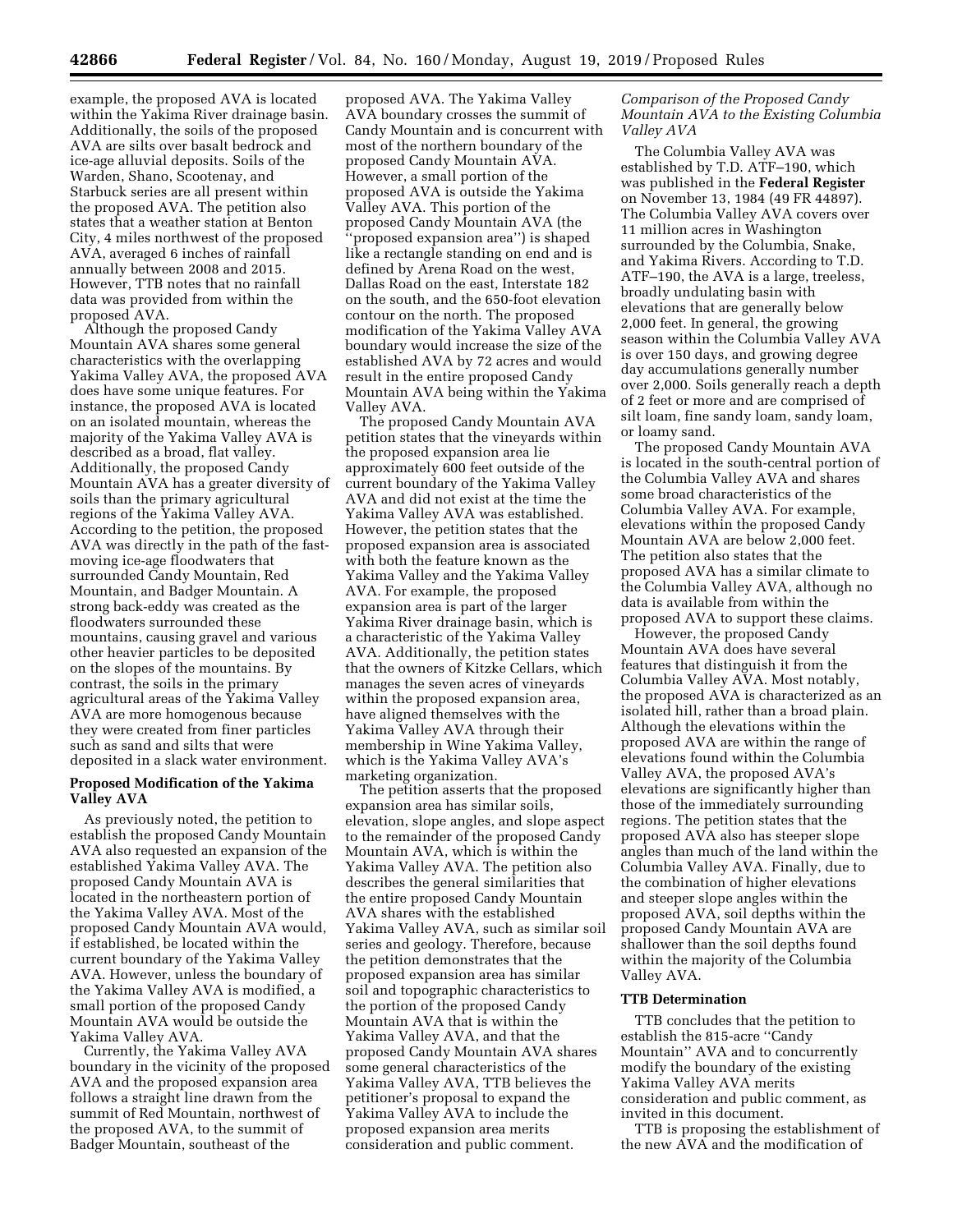the existing AVA as one action. Accordingly, if TTB establishes the proposed Candy Mountain AVA, then the proposed boundary modification of the Yakima Valley would be approved concurrently. If TTB does not establish the proposed Candy Mountain AVA, then the present Yakima Valley AVA boundary would not be modified.

## *Boundary Description*

See the narrative boundary descriptions of the petitioned-for AVA and the boundary modification of the established AVA in the proposed regulatory text published at the end of this document.

#### *Maps*

The petitioner provided the required maps, and they are listed below in the proposed regulatory text.

#### **Impact on Current Wine Labels**

Part 4 of the TTB regulations prohibits any label reference on a wine that indicates or implies an origin other than the wine's true place of origin. For a wine to be labeled with an AVA name, at least 85 percent of the wine must be derived from grapes grown within the area represented by that name, and the wine must meet the other conditions listed in § 4.25(e)(3) of the TTB regulations (27 CFR 4.25(e)(3)). If the wine is not eligible for labeling with an AVA name and that name appears in the brand name, then the label is not in compliance and the bottler must change the brand name and obtain approval of a new label. Similarly, if the AVA name appears in another reference on the label in a misleading manner, the bottler would have to obtain approval of a new label. Different rules apply if a wine has a brand name containing an AVA name that was used as a brand name on a label approved before July 7, 1986. See § 4.39(i)(2) of the TTB regulations (27 CFR  $4.39(i)(2)$ ) for details.

If TTB establishes this proposed AVA, its name, ''Candy Mountain,'' will be recognized as a name of viticultural significance under § 4.39(i)(3) of the TTB regulations (27 CFR 4.39(i)(3)). The text of the proposed regulation clarifies this point. Consequently, wine bottlers using the name ''Candy Mountain'' in a brand name, including a trademark, or in another label reference as to the origin of the wine, would have to ensure that the product is eligible to use the AVA name as an appellation of origin if this proposed rule is adopted as a final rule.

If approved, the establishment of the proposed Candy Mountain AVA would not affect any existing AVA, and any bottlers using ''Columbia Valley'' or

''Yakima Valley'' as an appellation of origin or in a brand name for wines made from grapes grown within the Columbia Valley or Yakima Valley AVAs would not be affected by the establishment of this new AVA. The establishment of the proposed Candy Mountain AVA and expansion of the Yakima Valley AVA would allow vintners to use ''Candy Mountain,'' ''Yakima Valley,'' and ''Columbia Valley'' as appellations of origin for wines made from grapes grown within the proposed Candy Mountain AVA if the wines meet the eligibility requirements for the appellation. Additionally, vintners would be allowed to use ''Yakima Valley,'' ''Columbia Valley,'' and ''Candy Mountain'' as appellations of origin for wines made from grapes grown within the proposed Yakima Valley AVA expansion area if the wines meet the eligibility requirements for the appellation.

#### **Public Participation**

#### *Comments Invited*

TTB invites comments from interested members of the public on whether TTB should establish the proposed Candy Mountain AVA and concurrently modify the boundary of the established Yakima Valley AVA. TTB is interested in receiving comments on the sufficiency and accuracy of the name, boundary, topography, and other required information submitted in support of the Candy Mountain AVA petition. In addition, given the proposed Candy Mountain AVA's location within the existing Columbia Valley AVA and Yakima Valley AVA, TTB is interested in comments on whether the evidence submitted in the petition regarding the distinguishing features of the proposed AVA sufficiently differentiates it from the existing AVAs. TTB is also interested in comments on whether the geographic features of the proposed AVA are so distinguishable from either the Columbia Valley AVA or the Yakima Valley AVA that the proposed Candy Mountain AVA should not be part of one or either established AVA. Please provide any available specific information in support of your comments.

TTB also invites comments on the proposed expansion of the existing Yakima Valley AVA. TTB is especially interested in comments on whether the evidence provided in the petition sufficiently demonstrates that the proposed expansion area is similar enough to the Yakima Valley AVA to be included in the established AVA. Comments should address the

boundaries, topography, soils, and any other pertinent information that supports or opposes the proposed Yakima Valley AVA boundary expansion.

Because of the potential impact of the establishment of the proposed Candy Mountain AVA on wine labels that include the term ''Candy Mountain'' as discussed above under Impact on Current Wine Labels, TTB is particularly interested in comments regarding whether there will be a conflict between the proposed area name and currently used brand names. If a commenter believes that a conflict will arise, the comment should describe the nature of that conflict, including any anticipated negative economic impact that approval of the proposed AVA will have on an existing viticultural enterprise. TTB is also interested in receiving suggestions for ways to avoid conflicts, for example, by adopting a modified or different name for the proposed AVA.

## *Submitting Comments*

You may submit comments on this proposal by using one of the following three methods:

• *Federal e-Rulemaking Portal:* You may send comments via the online comment form posted with this document within Docket No. TTB– 2019–0006 on ''*Regulations.gov,*'' the Federal e-rulemaking portal, at *[https://](https://www.regulations.gov) [www.regulations.gov.](https://www.regulations.gov)* A direct link to that docket is available under Notice No. 184 on the TTB website at *[https://](https://www.ttb.gov/wine/wine-rulemaking.shtml)  [www.ttb.gov/wine/wine](https://www.ttb.gov/wine/wine-rulemaking.shtml)[rulemaking.shtml.](https://www.ttb.gov/wine/wine-rulemaking.shtml)* Supplemental files may be attached to comments submitted via *Regulations.gov.* For complete instructions on how to use *Regulations.gov,* visit the site and click on the ''Help'' tab at the top of the page.

• *U.S. Mail:* You may send comments via postal mail to the Director, Regulations and Rulings Division, Alcohol and Tobacco Tax and Trade Bureau, 1310 G Street NW, Box 12, Washington, DC 20005.

• *Hand Delivery/Courier:* You may hand-carry your comments or have them hand-carried to the Alcohol and Tobacco Tax and Trade Bureau, 1310 G Street NW, Suite 400, Washington, DC 20005.

Please submit your comments by the closing date shown above in this document. Your comments must reference Notice No. 184 and include your name and mailing address. Your comments also must be made in English, be legible, and be written in language acceptable for public disclosure. We do not acknowledge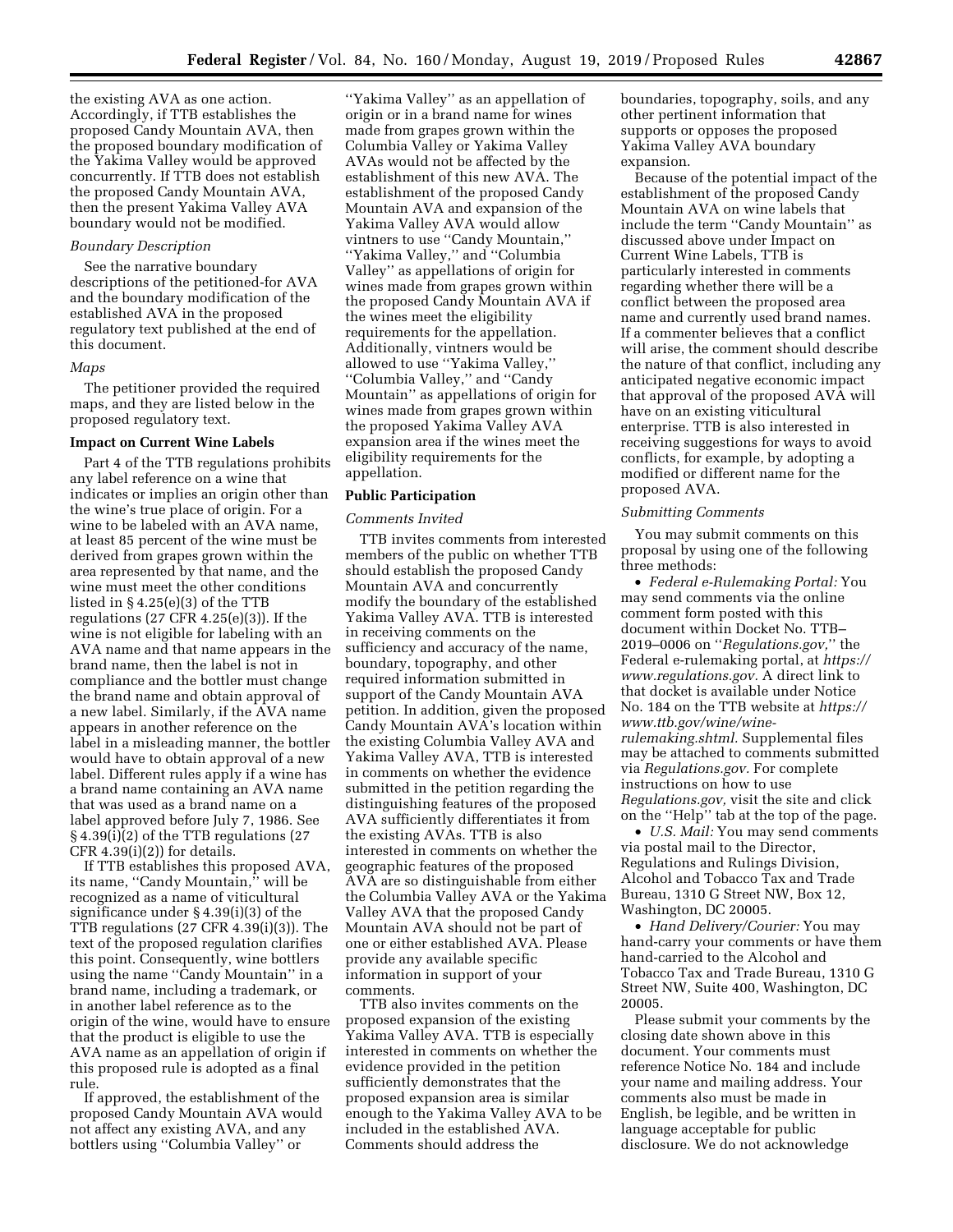receipt of comments, and we consider all comments as originals.

Your comment must clearly state if you are commenting on your own behalf or on behalf of an organization, business, or other entity. If you are commenting on behalf of an organization, business, or other entity, your comment must include the entity's name as well as your name and position title. If you comment via *Regulations.gov,* please enter the entity's name in the ''Organization'' blank of the online comment form. If you comment via postal mail, please submit your entity's comment on letterhead.

You may also write to the Administrator before the comment closing date to ask for a public hearing. The Administrator reserves the right to determine whether to hold a public hearing.

## *Confidentiality*

All submitted comments and attachments are part of the public record and subject to disclosure. Do not enclose any material in your comments that you consider to be confidential or inappropriate for public disclosure.

#### *Public Disclosure*

TTB will post, and you may view, copies of this document, selected supporting materials, and any online or mailed comments received about this proposal within Docket No. TTB–2019– 0006 on the Federal e-rulemaking portal, *Regulations.gov*, at *[https://](https://www.regulations.gov) [www.regulations.gov.](https://www.regulations.gov)* A direct link to that docket is available on the TTB website at *[https://www.ttb.gov/wine/](https://www.ttb.gov/wine/wine-rulemaking.shtml)  [wine-rulemaking.shtml](https://www.ttb.gov/wine/wine-rulemaking.shtml)* under Notice No. 184. You may also reach the relevant docket through the *Regulations.gov* search page at *[https://](https://www.regulations.gov) [www.regulations.gov.](https://www.regulations.gov)* For instructions on how to use *Regulations.gov*, visit the site and click on the ''Help'' tab at the top of the page.

All posted comments will display the commenter's name, organization (if any), city, and State, and, in the case of mailed comments, all address information, including email addresses. TTB may omit voluminous attachments or material that it considers unsuitable for posting.

You also may view copies of this document, all related petitions, maps and other supporting materials, and any electronic or mailed comments we receive about this proposal by appointment at the TTB Information Resource Center, 1310 G Street NW, Suite 400, Washington, DC 20005. You may also obtain copies at 20 cents per 8.5- x 11-inch page. Contact TTB's

Regulations and Rulings Division at the above address, by email at *[https://](https://www.ttb.gov/webforms/contact_RRD.shtm) [www.ttb.gov/webforms/contact](https://www.ttb.gov/webforms/contact_RRD.shtm)*\_ *[RRD.shtm](https://www.ttb.gov/webforms/contact_RRD.shtm)*, or by telephone at 202–453– 1039, ext. 175, to schedule an appointment or to request copies of comments or other materials.

#### **Regulatory Flexibility Act**

TTB certifies that this proposed regulation, if adopted, would not have a significant economic impact on a substantial number of small entities. The proposed regulation imposes no new reporting, recordkeeping, or other administrative requirement. Any benefit derived from the use of a viticultural area name would be the result of a proprietor's efforts and consumer acceptance of wines from that area. Therefore, no regulatory flexibility analysis is required.

#### **Executive Order 12866**

This proposed rule is not a significant regulatory action as defined by Executive Order 12866. Therefore, it requires no regulatory assessment.

## **Drafting Information**

Karen A. Thornton of the Regulations and Rulings Division drafted this document.

# **List of Subjects in 27 CFR Part 9**  Wine.

**Proposed Regulatory Amendment** 

# For the reasons discussed in the preamble, we propose to amend title 27, chapter I, part 9, Code of Federal Regulations, as follows:

## **PART 9—AMERICAN VITICULTURAL AREAS**

■ 1. The authority citation for part 9 continues to read as follows:

**Authority:** 27 U.S.C. 205.

## **Subpart C—Approved American Viticultural Areas**

■ 2. Amend § 9.69 by revising paragraphs (b) and (c)(4), redesignating paragraphs  $(c)(5)$  through  $(c)(10)$  as paragraphs (c)(11) through (16), and by adding new paragraphs (c)(5) through (c)(10) to read as follows:

#### **§ 9.69 Yakima Valley.**

\* \* \* \* \* (b) *Approved maps.* The four United States Geological Survey (USGS) maps used to determine the boundary of the Yakima Valley viticultural area are titled:

(1) Walla Walla, Washington (1:250,000 scale), 1953; limited revision 1963;

(2) Yakima, Washington (1:250,000 scale), 1958; revised 1971;

- (3) Benton City, WA (1:24,000 scale), 2013;
- (4) Badger Mountain, Washington (1:24,000 scale), 2013; and
- (5) Richland, Washington (1:24,000 scale), 2014.
- \* \* \* \* \*
	- (c) \* \* \*

(4) Then southeast, crossing onto the Benton City map, to the top of Red Mountain;

(5) Then southeast to a point on East Kennedy Road approximately 2,500 feet east of an intermittent stream flowing north into Lost Lake;

(6) Then southeast across the top of Candy Mountain, crossing onto the Badger Mountain map, and continuing to the intersection with the southernmost point of an unnamed road known locally as Arena Road; then

(7) Proceed north for 0.45 mile along Arena Road, crossing onto the Richland map, to the intersection with the 670 foot elevation contour; then

(8) Proceed generally east for 0.4 mile along the elevation contour to the intersection with Dallas Road; then

(9) Proceed south in a straight line for 0.5 mile, crossing onto the Badger Mountain map, to the intersection with Interstate 182; then

(10) Proceed southeast in a straight line, crossing onto the Walla Walla map, to the top of Badger Mountain; \* \* \* \* \*

■ 3. Add § 9. to read as follows:

#### **§ 9.**ll **Candy Mountain.**

(a) *Name.* The name of the viticultural area described in this section is ''Candy Mountain''. For purposes of part 4 of this chapter, ''Candy Mountain'' is a term of viticultural significance.

(b) *Approved maps.* The three United States Geological Survey (USGS) 1:24,000 scale topographic maps used to determine the boundary of the Candy Mountain viticultural area are titled:

(1) Badger Mountain, Washington, 2013;

(2) Benton City, Washington, 2013; and

(3) Richland, Washington, 2014. (c) *Boundary.* The Candy Mountain viticultural area is located in Benton County in Washington. The boundary of the Candy Mountain viticultural area is as described below:

(1) The beginning point is on the Badger Mountain map at the southernmost point of an unnamed road known locally as Arena Road. From the beginning point, proceed northwest in a straight line for approximately 1.85 miles, crossing onto the Benton City